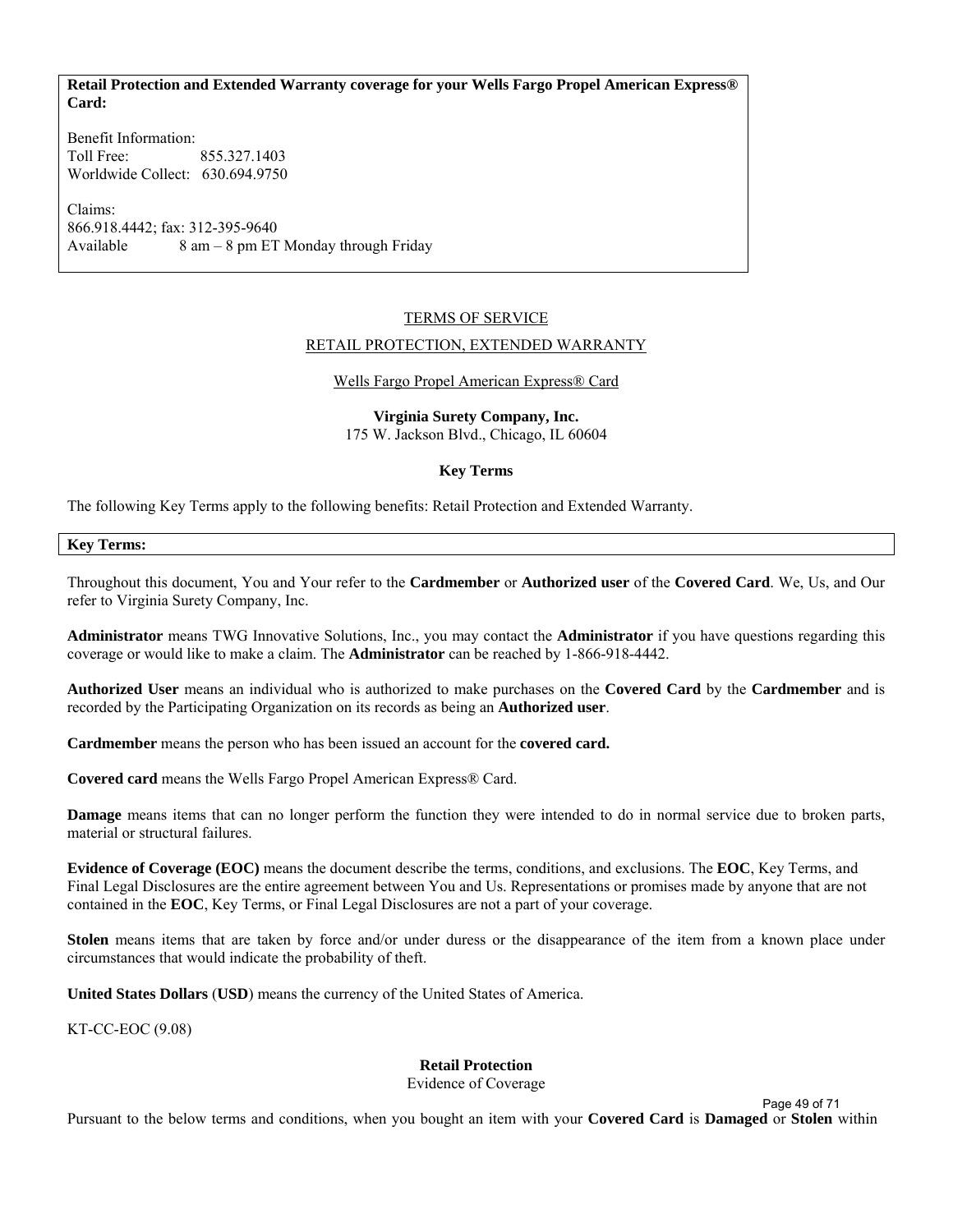ninety (90) days of purchase, you may be eligible for benefits under this coverage.

Refer to Key Terms KT-CC-EOC (9.08) for the definitions of you, your, we, us, our, and words that appear in bold and Final Legal Disclosures CC-FLD (9.08).

# **A. To get coverage:**

You must purchase the new item entirely with your **Covered Card** for yourself or to give as a gift.

# **B. The kind of coverage you receive:**

- Most items you purchase entirely with your **Covered Card** are covered if **Damaged** or **Stolen** for ninety (90) days from the date of purchase as indicated on your **Covered Card's** receipt.
- Items you purchase with your **Covered Card** and give as gifts also are covered.
- This coverage is secondary to any other applicable insurance or coverage available to you or the gift recipient. Coverage is limited to only those amounts not covered by any other insurance or coverage benefit.

## **C. Coverage limitations:**

- Coverage is limited to the lesser of the following:
	- o The actual cost of the item (excluding delivery and transportation costs).
	- o A maximum of \$1,000 per loss and a total of \$50,000 per cardmember account per twelve (12) month period.
- Purchases that are made up of a pair or set will be limited to the cost of repair or replacement of the specific item **Stolen** or **Damaged**. If the specific item cannot be replaced individually or repaired, the value of the pair or set will be covered not to exceed the limits above.
- Coverage for **Stolen** or **Damaged** jewelry or fine art will be limited to the actual purchase price as listed on your credit card statement, regardless of sentimental or appreciated market value.

## **D. What is NOT covered:**

- Items left in public sight, out of arm's reach, lacking care, custody or control by the **Cardmember**.
- Lost items, and items that mysteriously disappear (the only proof of loss is unexplained or there is no physical evidence to show what happened to the item) without any evidence of a wrongful act.
- Items that are **Stolen** from any location or place (including, but not limited to, exercise facilities, places of employment, schools, or places of worship) due to the lack of due diligence by you or another party.
- Items lost, **Stolen**, **Damaged**, or mis-delivered while under the care, custody, and control of another party or common carrier (including, but not limited to, airlines, the U.S. Postal Service, UPS, FedEx, or other delivery services).
- Losses due to normal wear and tear, misuse, gradual deterioration, and/or abuse.
- Losses resulting from any dishonest, fraudulent, or criminal act committed or arranged by you.
- Losses that cannot be verified or substantiated.
- Items covered by a manufacturer's recall or class action suit.
- Items that you **Damage** through alteration (including, but not limited to, cutting, sawing, shaping).
- Used or antique items; collectibles of any kind (such as items designed for people to collect or items that over time become collectibles); recycled, previously owned, refurbished, rebuilt, or remanufactured items.
- **Stolen** items without documented report from the police.
- Items that are **Damaged** during transport via any mode.
- Items **Stolen** from the interior or exterior of a watercraft/boat, aircraft, motorcycle, automobile or any other motor vehicles.
- Motorized vehicles, including, but not limited to, automobiles, watercraft/boats, aircraft, and motorcycles, or their motors, equipment, or accessories. Motorized equipment not designed for transportation and used solely for the upkeep and maintenance of a residence is eligible for coverage. (including, but not limited to, snow thrower, lawn mowers, and hedge trimmers).
- Land, any buildings (including, but not limited to, homes and dwellings), permanently installed items, fixtures, or structures.
- Traveler's checks, tickets of any kind (e.g., for airlines, sporting events, concerts, or lottery), negotiable instruments, bullion, rare, or precious metals, stamps, and coins, currency or its equivalent.
- Losses caused by insects, animals, or pets.
- Plants, shrubs, animals, pets, consumables, and perishables.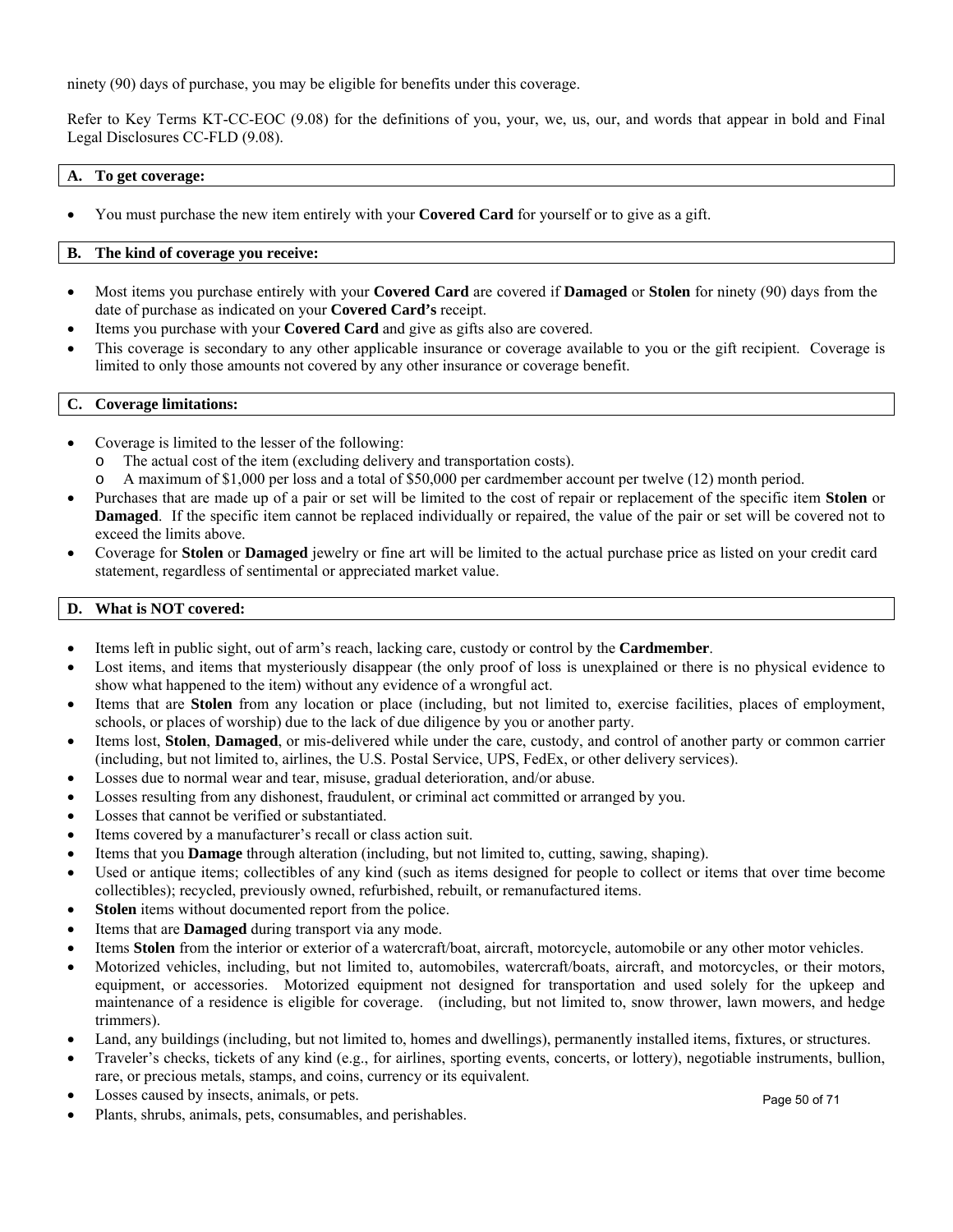- Items purchased for resale, rental, professional, or commercial use.
- Professional services (including, but not limited to, the performance or rendering of labor or maintenance; repair or installation of products, goods, or property; professional advice of any kind, including, but not limited to, information/services or advice secured from any help or support line; or technical support for software, hardware, or any other peripherals).
- Application programs, computer programs, operating software, and other software.
- Losses resulting from war or hostilities of any kind (including, but not limited to, invasion, terrorism, rebellion, insurrection, riot, or civil commotion); confiscation or **Damage** by any government, public authority, or customs official; risks of contraband; illegal activity or acts.
- Losses caused by power surge, contamination by radioactive or hazardous substances, including mold.
- Direct or indirect loss resulting from any Acts of God (including, but not limited to, flood, hurricane, lightning, and earthquake).
- Losses caused by liquids, fluids, oils, chemicals, or bodily fluids/excretions.
- Game animals, pets, or specimens preserved for display (e.g., fish, birds, reptiles, or mammals).
- Items **Stolen** or **Damaged** at a new home construction site.
- Rented, leased, or borrowed items for which you will be held responsible.
- Trip, service, or diagnostic charges in the absence of any covered repairs or verified failure.
- Any shipping charges, transportation and delivery charges, or promised time frames for delivery, whether or not stated or covered by the manufacturer's warranty.
- Interest or conversion fees that are charged to you on the **Covered Card** by the financial institution.

## **E. How to file a claim:**

- Call the **Administrator** at 1-866-918-4442 to request a claim form. You must report the claim within sixty (60) days of the loss or the claim may not be honored.
- Submit the following documentation within one hundred and eighty (180) days of the date you report the claim:
	- o Completed and signed claim form.
	- o Repair estimate for **Damaged** item(s).
	- o Photograph clearly showing **Damage**, if applicable.
	- o Receipt showing purchase of covered item(s).
	- o Statement showing purchase of covered item(s).
	- o Report from police listing any items **Stolen**.
	- o Copy of the declarations page of any applicable insurance or protection (including, but not limited to, homeowner's, renter's, or auto insurance policy).
		- o Any other documentation that may be reasonably requested by us or our designated representative to validate a claim.

#### PA-CC-EOC (9.08)

#### **Extended Warranty**

Evidence of Coverage

Refer to Key Terms KT-CC-EOC (9.08) for the definitions of you, your, we, us, our, and words that appear in bold and Final Legal Disclosures CC-FLD (9.08).

#### **A. To get coverage:**

- You must purchase the new item entirely with your **Covered Card** and/or accumulated points from your **Covered Card** for yourself or to give as a gift.
- The item must have an original manufacturer's (or U.S. store brand) warranty of twelve (12) months or less.

# **B. The kind of coverage you receive:**

 Extended Warranty doubles the original manufacturer warranty up to a maximum of twelve (12) months on most items you purchase. For products with multiple warranty components, each warranty time period will be extended up to a maximum of twelve (12) months. Should you fail to properly register the original warranty as required by manufacturer, we will only double the actual warranty time period that you received from the manufacturer. An example of a product with multiple warranty components includes an appliance with original manufacturer's (or U.S. store brand) warranties that differ for parts,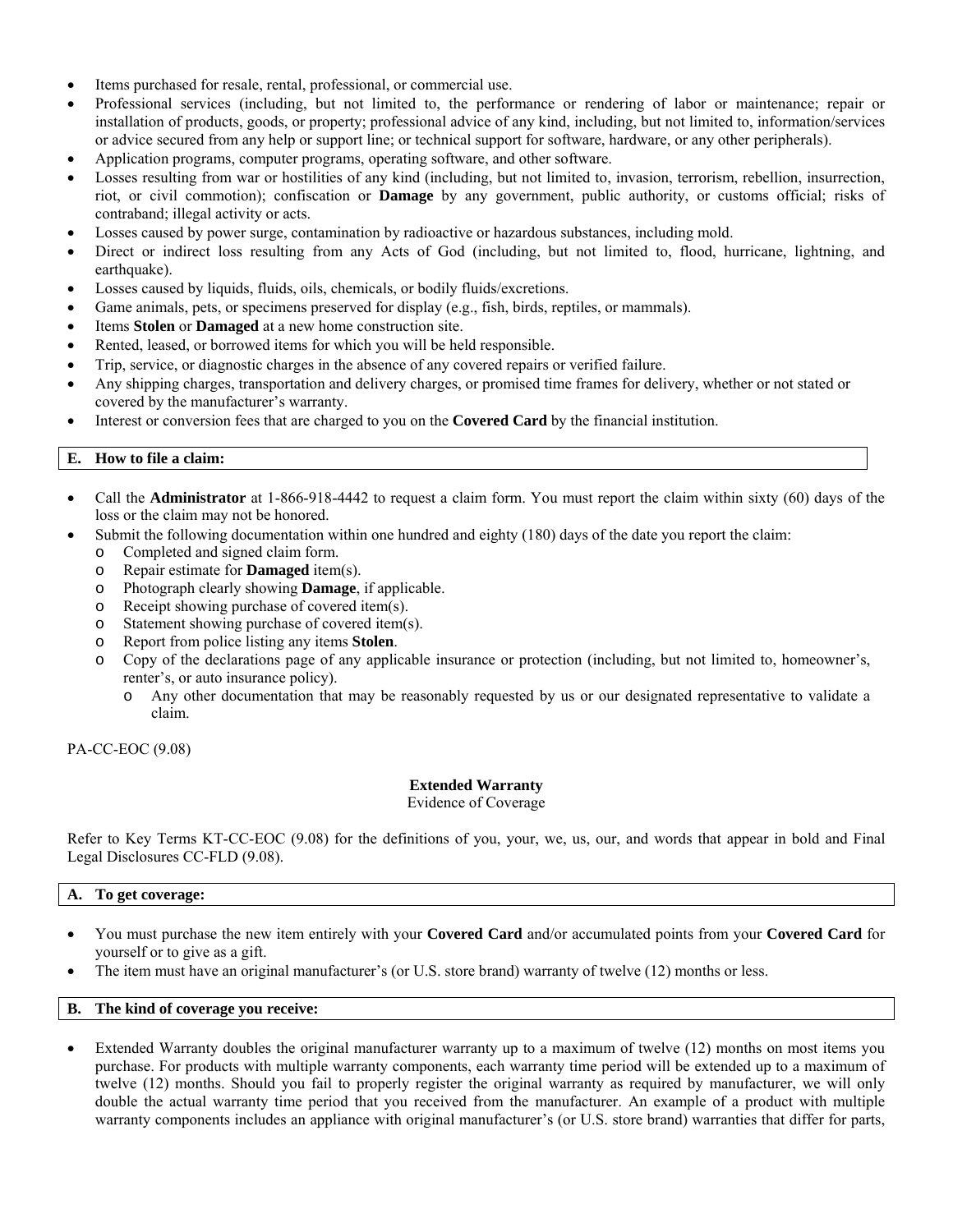labor, compressor, etc.

- If you purchase a service contract or an optional extended warranty of twelve (12) months or less on your item, we will cover up to an additional twelve (12) months after both the original manufacturer's (or U.S. store brand) warranty and the purchased service contract or extended warranty coverage period end. If your service contract or extended warranty exceeds twelve (12) months, this coverage does not apply.
- If you do not have an additional service contract or an optional extended warranty, this Extended Warranty benefit commences the day after your original manufacturer's (or U.S. store brand) warranty expires.

# **C. Coverage limitations:**

- The maximum benefit for repair or replacement shall not exceed the actual amount charged on your **Covered Card** or \$10,000, whichever is less.
- If either the original manufacturer's (or U.S. store brand) warranty or the service contract covers more than twelve (12) months, this benefit will not apply.
- We or our **Administrator** will decide if a covered failure will be repaired or replaced, or whether you will be reimbursed up to the amount paid for the item. Items will be replaced with those of like kind and quality. However, we cannot guarantee to match exact color, material, brand, size, or model.

# **D. What is NOT covered:**

- Used or antique items; collectibles of any kind (such as items designed for people to collect or items that over time become collectibles) that do not come with a manufacturer warranty (repair or replacement amount will not include market value at time of claim); recycled, previously owned, refurbished, rebuilt, or remanufactured items; product guarantees (e.g., glass breakage).
- Floor models that do not come with an original manufacturer warranty.
- Motorized vehicles, including, but not limited to, automobiles, watercraft/boats, aircraft, and motorcycles, or their motors, equipment, or accessories. Parts, if purchased separately, may be covered.
- Land, any buildings (including, but not limited to, homes and dwellings), permanently installed items, fixtures, or structures.
- Plants, shrubs, animals, pets, consumables, and perishables.
- Professional Services (including, but not limited to, the performance or rendering of labor or maintenance; repair or installation of products, goods or property; professional advice of any kind, including, but not limited to, information/services or advice secured from any help or support line; or technical support for software, hardware, or any other peripherals.)
- Application programs, operating software, and other software.
- All types of media with stored data or music (including, but not limited to, computer software, DVDs, video cassettes, CDs, film and audio cassettes).
- Any shipping charges, transportation and delivery charges, or promised time frames for delivery, whether or not stated or covered by the manufacturer's warranty.
- Direct or indirect loss resulting from any Acts of God (including, but not limited to, flood, hurricane, lightning, and earthquake).
- Indirect or direct damages resulting from a covered loss.
- Mechanical failure arising from product recalls.
- Trip, service, or diagnostic charges in the absence of any covered repairs or verified failure.
- Loss resulting from war or hostilities of any kind (including, but not limited to, invasion, terrorism, rebellion, insurrection, riot, or civil commotion); confiscation or damage by any government, public authority, or customs official; risks of contraband, illegal activity, or acts.
- Mechanical failures caused by normal wear and tear or gradual deterioration where no failure has occurred.
- Items purchased for resale, professional, or commercial use.
- Mechanical failures caused by lack of maintenance/service.
- Losses caused by power surge, contamination by radioactive or hazardous substances, including mold.
- Physical damage to the item.
- Any exclusion listed in the original manufacturer's warranty.
- Interest or conversion fees that are charged to you on the **Covered Card** by the financial institution.

# **E. How to file a claim:**

Call the **Administrator** at 1-866-918-4442 to request a claim form. You must report the claim within sixty (60) days of the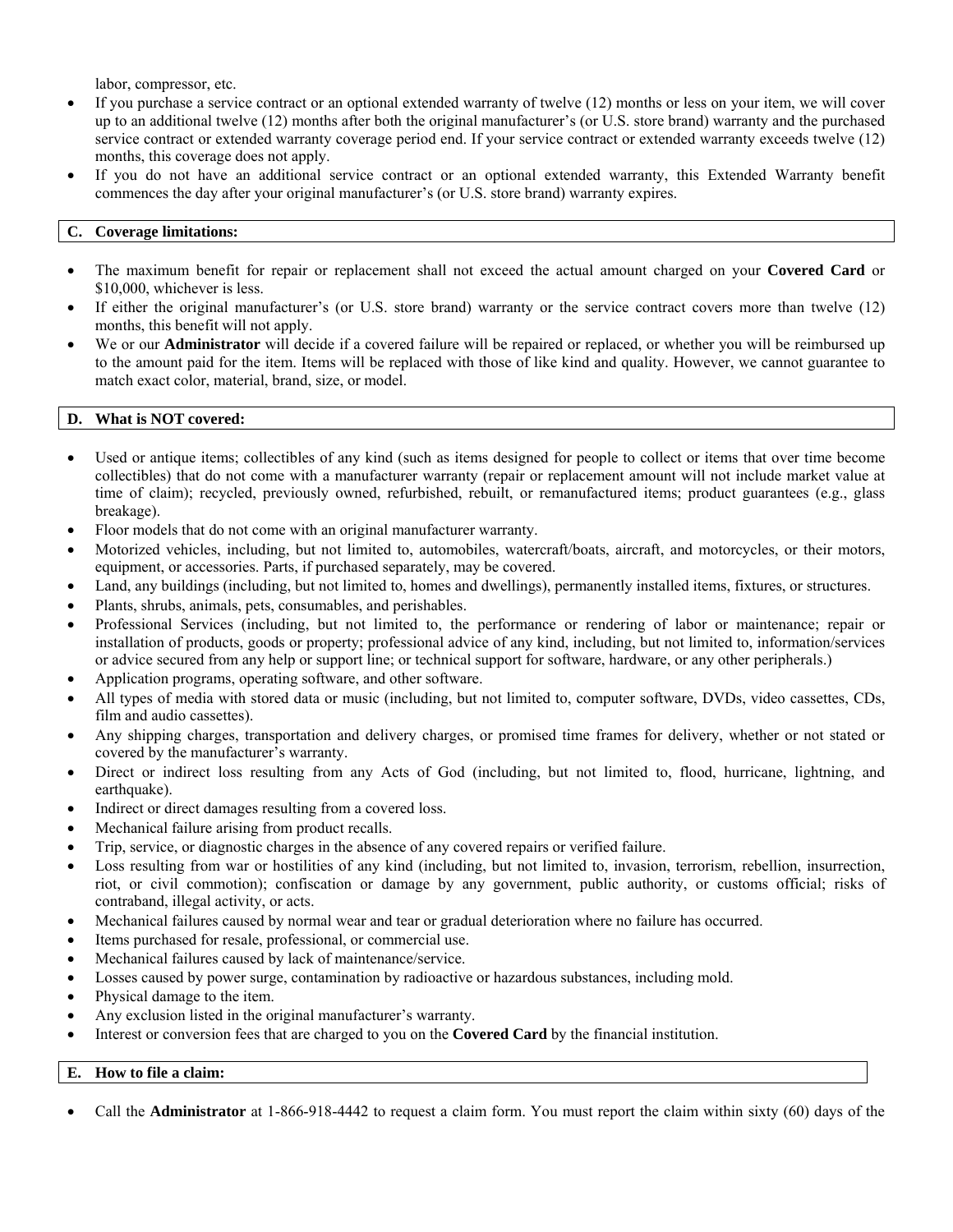failure or the claim may not be honored.

- Submit the following documentation within one hundred and eighty (180) days from the date of failure or the claim may not be honored:
	- o Completed and signed claim form.
	- o Receipt showing covered item(s).
	- o Statement showing covered item(s).
	- o Itemized purchase receipt(s).
	- o Original manufacturer's (or U.S. store brand) warranty.
	- o Service contract or optional extended warranty, if applicable.
	- o Itemized repair estimate from a factory authorized service provider.
	- Any other documentation that may be reasonably requested by us or our designated representative to validate a claim.

EW-CC-EOC (9.08)

#### **Final Legal Disclosure**

This Guide to Benefits is not, by itself, a policy or contract of insurance or other contract.

Benefits are purchased and provided free to you, but non-insurance services may have associated costs, which will be your responsibility (for example, legal referrals are free, but the lawyer's fee is your responsibility).

Retail Protection and Extended Warranty coverage is provided under a Group Policy of insurance issued by Virginia Surety Company, Inc. This Guide to Benefits is intended as a summary of benefits provided to you. The attached Key Terms and **EOC** and all the information about the insurance benefits listed in this Guide to Benefits is governed by the conditions, limitations, and exclusions of the Group Policy.

# **Privacy Notice:**

As the insurer of the **Covered Card** coverage described herein, Virginia Surety Company, Inc. ("VSC") collects personal information about you from the following sources: Information the insurer gathers from you, from your request for insurance coverage or other forms you furnish to the insurer, such as your name, address, telephone number, and information about your transactions with the insurer such as claims made and benefits paid. The insurer may disclose all information it collects, as described above, to companies that perform administrative or other services on our behalf solely in connection with the insurance coverage you have received. The insurer does not disclose any personal information about former insureds to anyone, except as required by law. The insurer restricts access to personal information about you to those employees who need to know that information in order to provide coverage to you. The insurer maintains physical, electronic, and procedural safeguards that comply with federal regulations to guard your personal information. Should you have any questions about the insurance procedures or the information contained within your file, please contact the insurer by writing to:

Compliance Department Virginia Surety Company, Inc. 175 West Jackson Blvd., Chicago, IL 60604

#### **Effective date of benefits:**

Effective September 16, 2013, this Guide to Benefits replaces all prior disclosures, program descriptions, advertising, and brochures by any party. The Policyholder and the insurer reserve the right to change the benefits and features of these programs at anytime. Notice will be provided for any changes.

#### **Cancellation:**

The Policyholder can cancel these benefits at any time or choose not to renew the insurance coverage for all **Cardmembers**. If the Policyholder does cancel these benefits, you will be notified at least sixty (60) days in advance. If the insurance company terminates, cancels, or chooses not to renew the coverage to the Policyholder, you will be notified as soon as is practicable. Insurance benefits will still apply for any benefits you were eligible for prior to the date of such terminations, cancellation, or nonrenewal, subject to the terms and conditions of coverage.

**Benefits to you:** These benefits apply only to **Cardmembers** whose cards are issued by U.S. financial institutions. The United States is defined as the fifty (50) United States, the District of Columbia, American Samoa, Puerto Rico, Guam, and the U.S. Virgin Islands. No person or entity other than the **Cardmember** shall have any legal or equitable right, remedy, or claim for benefits, insurance proceeds and damages under or arising out of these programs. These benefits do not apply if your card